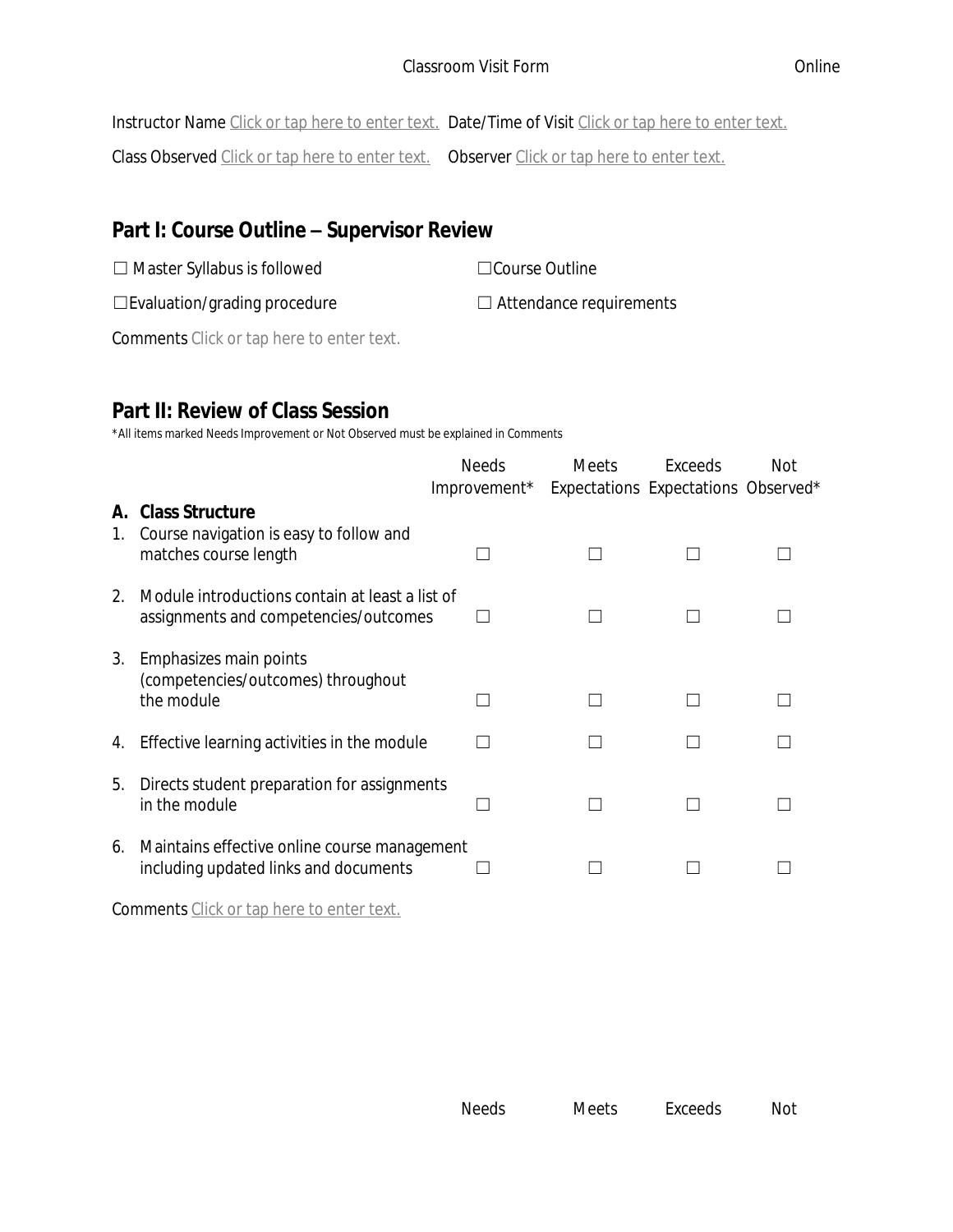|          |                                                                                                                                                                                                                    | Improvement* Expectations Expectations Observed* |  |  |
|----------|--------------------------------------------------------------------------------------------------------------------------------------------------------------------------------------------------------------------|--------------------------------------------------|--|--|
| В.<br>1. | <b>Methods</b><br>Provides course materials designed<br>to address two to three basic learning styles:<br>visual, auditory, and/or kinesthetic                                                                     |                                                  |  |  |
| 2.       | Employs non-lecture learning activities (i.e.<br>discussions, practice opportunities, or other<br>activities)                                                                                                      |                                                  |  |  |
| $3_{-}$  | Learner activities foster student-student<br>interaction with instructor facilitation                                                                                                                              |                                                  |  |  |
| 4.       | Uses examples that are simple, clear, precise<br>and appropriate                                                                                                                                                   |                                                  |  |  |
| 5.       | Each course module contains lecture materials<br>that merge textbook/publisher/OER materials and<br>instructor developed content into an integrated<br>lesson or lessons that present relevant course<br>materials |                                                  |  |  |
| 6.       | Utilizes academic integrity tools based on<br>the majority of points                                                                                                                                               |                                                  |  |  |

Comments Click or tap here to enter text.

| <b>Needs</b> | Meets | Exceeds | Not |
|--------------|-------|---------|-----|
|--------------|-------|---------|-----|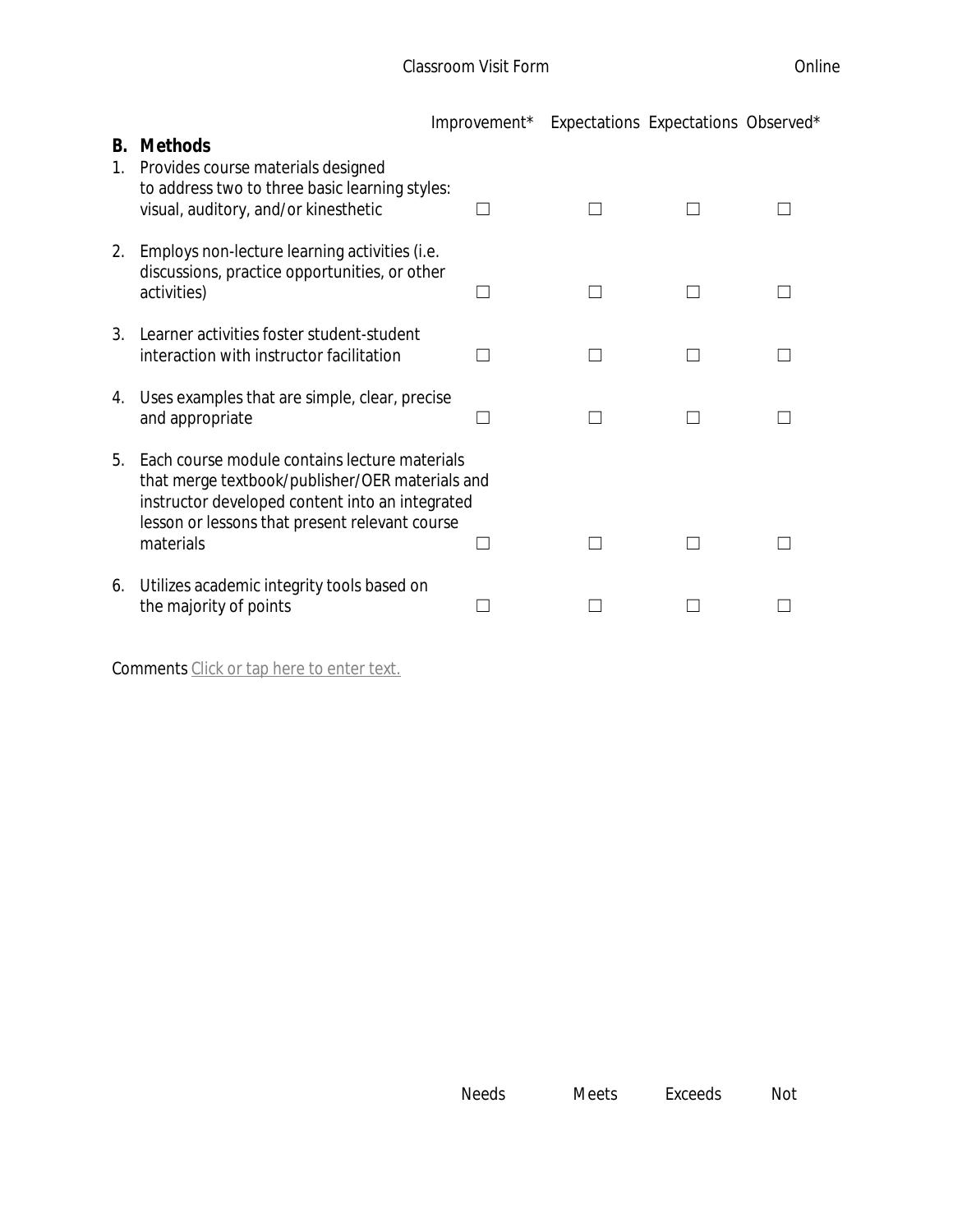|          |                                                                                                                                                                                                                        | Improvement* Expectations Expectations Observed* |  |  |
|----------|------------------------------------------------------------------------------------------------------------------------------------------------------------------------------------------------------------------------|--------------------------------------------------|--|--|
| C.<br>1. | <b>Teacher-Student Interaction</b><br>Solicits and respects student input                                                                                                                                              |                                                  |  |  |
| 2.       | Sustained and interactive communication<br>regarding current course content and activities<br>between the student and the instructor through<br>assessment feedback and in-course messaging                            |                                                  |  |  |
| 3.       | Provides at least weekly predictable, regular,<br>substantive feedback commentary or summary<br>to current course content and/or activity in<br>either announcements, lessons, or course<br>emails to the entire class |                                                  |  |  |
| 4.       | Provides timely responses to students                                                                                                                                                                                  |                                                  |  |  |
| 5.       | Exhibits sensitivity to students' personal culture,<br>gender differences and disabilities                                                                                                                             |                                                  |  |  |
| 6.       | Responds appropriately in a non-threatening,<br>proactive manner                                                                                                                                                       |                                                  |  |  |
|          | Comments Click or tap here to enter text.                                                                                                                                                                              |                                                  |  |  |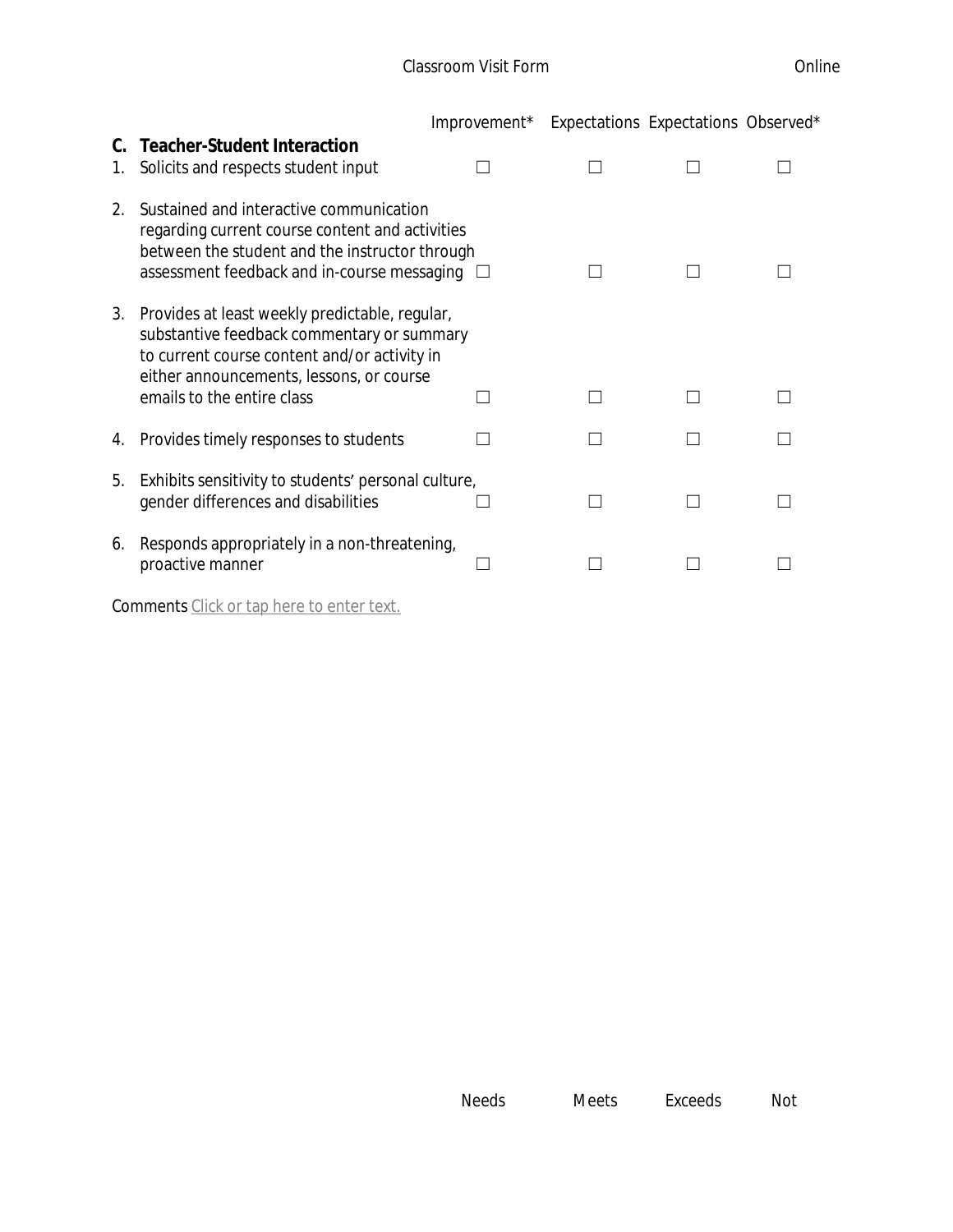|    |                                                                  | Improvement* Expectations Expectations Observed* |  |  |
|----|------------------------------------------------------------------|--------------------------------------------------|--|--|
| 1. | D. Content<br>Appears knowledgeable                              |                                                  |  |  |
| 2. | Appears well-organized                                           |                                                  |  |  |
| 3. | Explains concepts clearly                                        |                                                  |  |  |
| 4. | Relates concepts to students' experience                         |                                                  |  |  |
| 5. | Selects learning experiences appropriate to<br>level of learning |                                                  |  |  |

Comments Click or tap here to enter text.

# **Part III: Adjunct Faculty**

|             |                                                                                                 | <b>Needs</b><br>Improvement* Expectations Expectations Observed* | <b>Meets</b> | <b>Exceeds</b> | Not |
|-------------|-------------------------------------------------------------------------------------------------|------------------------------------------------------------------|--------------|----------------|-----|
| $1_{\cdot}$ | Complies with established college policies<br>and procedures                                    |                                                                  |              |                |     |
| 2.          | Attends meetings and events as required<br>by College administration                            |                                                                  |              |                |     |
| 3.          | Responds in a timely manner to requests<br>from College, division and program<br>administrators |                                                                  |              |                |     |

Comments Click or tap here to enter text.

# **Part IV: Evaluation**